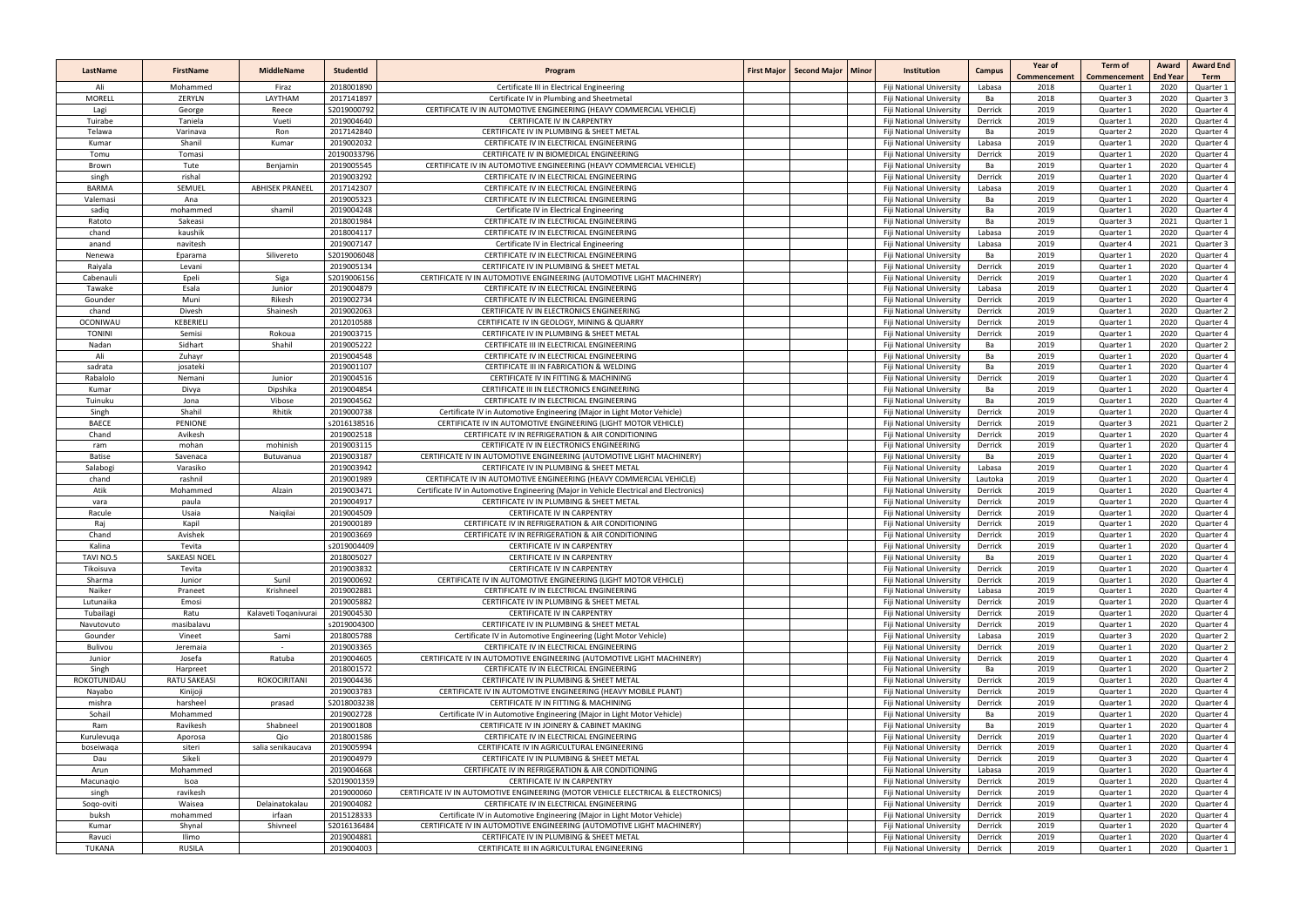| Koroi            | Ratu                  |                | 2019001335   | CERTIFICATE IV IN PLUMBING & SHEET METAL                                          | Fiji National University | Derrick | 2019 | Quarter 1 | 2020 | Quarter 4 |
|------------------|-----------------------|----------------|--------------|-----------------------------------------------------------------------------------|--------------------------|---------|------|-----------|------|-----------|
| Waqaninavatu     | Viliame               | Naibono        | 2018003708   | CERTIFICATE IV IN PLUMBING & SHEET METAL                                          | Fiji National University | Derrick | 2019 | Quarter 1 | 2020 | Quarter 4 |
|                  |                       |                |              |                                                                                   |                          |         |      |           |      |           |
| Mudu             | Jona                  | Nabaro         | 2019004706   | CERTIFICATE IV IN PLUMBING & SHEET METAL                                          | Fiji National University | Ba      | 2019 | Quarter 1 | 2020 | Quarter 4 |
| Lavekau          | Marika                |                | 2019006678   | CERTIFICATE III IN AUTOMOTIVE ENGINEERING                                         | Fiji National University | Derrick | 2019 | Quarter 3 | 2020 | Quarter 2 |
| Tuimoala         | Jese                  | Gade           | 2019006719   | Certificate IV in Automotive Engineering (Major in Light Motor Vehicle)           | Fiji National University | Derrick | 2019 | Quarter 3 | 2021 | Quarter 4 |
| Nabitu           | Setoki                | Ravulo         | 2019002702   | Certificate IV in Electrical Engineering                                          | Fiji National University | Ba      | 2019 | Quarter 1 | 2020 | Quarter 4 |
| Prasad           | Raneet                | Rinay          | 2018004924   | CERTIFICATE IV IN AUTOMOTIVE ENGINEERING (AUTOMOTIVE LIGHT MACHINERY)             | Fiji National University | Ba      | 2019 | Quarter 4 | 2020 | Quarter 3 |
| lal              | shiv                  | neil           | 2019001449   | CERTIFICATE IV IN PLANT MAINTENANCE ENGINEERING                                   | Fiji National University | Narere  | 2019 | Quarter 2 | 2020 | Quarter 4 |
| Savou            | Eparama               | Saumatua       | 2019002621   | CERTIFICATE IV IN PLUMBING & SHEET METAL                                          | Fiji National University | Derrick | 2019 | Quarter 1 | 2020 | Quarter 4 |
| Dawai            | Ratu Napolioni Naulia | Ragigia Junior | 2018006981   | Certificate III in Automotive Engineering                                         | Fiji National University | Labasa  | 2019 | Quarter 1 | 2020 | Quarter 4 |
| Prakash          | Michael               | Sumit          | 2017143601   | CERTIFICATE IV IN ELECTRICAL ENGINEERING                                          |                          | Labasa  | 2019 | Quarter 1 | 2020 | Quarter 4 |
|                  |                       |                |              |                                                                                   | Fiji National University |         |      |           |      |           |
| Gukilau          | Aporosa               | Toanikeve      | 2019005373   | CERTIFICATE IV IN ELECTRICAL ENGINEERING                                          | Fiji National University | Derrick | 2019 | Quarter 1 | 2020 | Quarter 4 |
| Ram              | Payal                 | Ashika         | 20190003494  | Certificate IV in Electronics Engineering                                         | Fiji National University | Ba      | 2019 | Quarter 1 | 2020 | Quarter 4 |
| Maharai          | Rishant               | Ravi           | 2019001201   | CERTIFICATE IV IN AUTOMOTIVE ENGINEERING (MOTOR VEHICLE ELECTRICAL & ELECTRONICS) | Fiji National University | Derrick | 2019 | Quarter 1 | 2021 | Quarter 4 |
| Kumar            | Vishant               |                | 2019000848   | CERTIFICATE IV IN JOINERY & CABINET MAKING                                        | Fiji National University | Derrick | 2019 | Quarter 1 | 2020 | Quarter 4 |
| <b>KUMAR</b>     | <b>BISHEK</b>         | <b>BIKAL</b>   | 2017139859   | CERTIFICATE IV IN AUTOMOTIVE ENGINEERING (MOTOR VEHICLE ELECTRICAL & ELECTRONICS) | Fiji National University | Labasa  | 2019 | Quarter 3 | 2020 | Quarter 2 |
| Kumar            | Aklesh                |                | 2019002823   | Certificate IV in Electronics Engineering                                         | Fiji National University | Derrick | 2019 | Quarter 1 | 2020 | Quarter 4 |
| Beniamen         | Tatiteru              | none           | 2019003950   | CERTIFICATE IV IN PLUMBING & SHEET METAL                                          | Fiji National University | Derrick | 2019 | Quarter 1 | 2020 | Quarter 4 |
| <b>CHANDRA</b>   | <b>KAUSHIK</b>        |                | 2019006626   | CERTIFICATE III IN AUTOMOTIVE ENGINEERING                                         | Fiji National University | Derrick | 2019 | Quarter 3 | 2020 | Quarter 2 |
| Chand            | Kavishek              | Kavnil         | 2018005605   | CERTIFICATE IV IN AUTOMOTIVE ENGINEERING (AUTOMOTIVE LIGHT MACHINERY)             | Fiji National University | Labasa  | 2019 | Quarter 2 | 2021 | Quarter 4 |
|                  |                       |                |              |                                                                                   |                          |         |      |           |      |           |
| Murad            | Abdul                 | Muzaib         | 1059474      | CERTIFICATE IV IN AUTOMOTIVE ENGINEERING (LIGHT MOTOR VEHICLE)                    | Fiji National University | Nasinu  | 2019 | Quarter 1 | 2020 | Quarter 4 |
| Dayal            | Sumitesh              |                | 2017140338   | CERTIFICATE IV IN ELECTRICAL ENGINEERING                                          | Fiji National University | Labasa  | 2019 | Quarter 1 | 2020 | Quarter 4 |
| Gounder          | Sajnesh               | Kumar          | 2018003920   | Certificate IV in Electrical Engineering                                          | Fiji National University | Ba      | 2019 | Quarter 1 | 2020 | Quarter 4 |
| Prasad           | Shivneel              | $\sim$         | 2019002736   | CERTIFICATE IV IN AUTOMOTIVE ENGINEERING (MOTOR VEHICLE ELECTRICAL & ELECTRONICS) | Fiji National University | Labasa  | 2019 | Quarter 1 | 2020 | Quarter 4 |
| prasad           | jaishil               | mavit          | 2019002658   | CERTIFICATE IV IN REFRIGERATION & AIR CONDITIONING                                | Fiji National University | Labasa  | 2019 | Quarter 1 | 2020 | Quarter 4 |
| Rokosuka         | Vilise                | Kolinivalu     | 2019002900   | CERTIFICATE IV IN CARPENTRY                                                       | Fiji National University | Derrick | 2019 | Quarter 1 | 2020 | Quarter 4 |
| Taukei           | Watisoni              |                | 2019002403   | CERTIFICATE IV IN REFRIGERATION & AIR CONDITIONING                                | Fiji National University | Derrick | 2019 | Quarter 1 | 2020 | Quarter 4 |
| Vakarurulawe     | Ilimeleki             |                | 2019003329   | Certificate IV in Automotive Engineering (Major in Light Motor Vehicle)           | Fiji National University | Derrick | 2019 | Quarter 1 | 2020 | Quarter 4 |
| Gosai            | Rimitesh              | Chand          | \$2019005068 | CERTIFICATE IV IN REFRIGERATION & AIR CONDITIONING                                | Fiji National University | Derrick | 2019 | Quarter 1 | 2020 | Quarter 4 |
| Naseu            | Sevuloni              | rakula         | 2019001540   | CERTIFICATE IV IN ELECTRICAL ENGINEERING                                          | Fiji National University | Ba      | 2019 | Quarter 1 | 2020 | Quarter 4 |
| Valu             | Melita                | Marama         | 2019001279   | Certificate IV in Agriculture Engineering                                         | Fiji National University | Derrick | 2019 | Quarter 1 | 2020 | Quarter 4 |
| <b>MAHARAJ</b>   | KRISHNEEL             |                | 2018003180   |                                                                                   |                          |         | 2019 |           | 2020 |           |
|                  |                       |                |              | CERTIFICATE IV IN AUTOMOTIVE ENGINEERING (MOTOR VEHICLE ELECTRICAL & ELECTRONICS) | Fiji National University | Labasa  |      | Quarter 1 |      | Quarter 4 |
| Caginiwai        | Alipate               | Vueti Keteiwa  | 2019005279   | CERTIFICATE IV IN PLUMBING & SHEET METAL                                          | Fiji National University | Derrick | 2019 | Quarter 1 | 2020 | Quarter 4 |
| PRASAD           | <b>RAVINESH</b>       |                | s2018003815  | CERTIFICATE IV IN AUTOMOTIVE ENGINEERING (LIGHT MOTOR VEHICLE)                    | Fiji National University | Derrick | 2019 | Quarter 3 | 2021 | Quarter 2 |
| Naidu            | Toshneel              | Abhisek        | 2019004652   | CERTIFICATE IV IN ELECTRICAL ENGINEERING                                          | Fiji National University | Derrick | 2019 | Quarter 1 | 2020 | Quarter 4 |
| CHAND            | RONAL                 | RAVNIT         | 2018003281   | CERTIFICATE IV IN PLUMBING & SHEET METAL                                          | Fiji National University | Labasa  | 2019 | Quarter 3 | 2020 | Quarter 2 |
| mototabua        | josaia                |                | 2019001362   | CERTIFICATE IV IN AUTOMOTIVE ENGINEERING (LIGHT MOTOR VEHICLE)                    | Fiji National University | Derrick | 2019 | Quarter 1 | 2020 | Quarter 4 |
| Rokoika          | Josaia                | Baleisuva      | 2019004995   | CERTIFICATE III IN AUTOMOTIVE ENGINEERING                                         | Fiji National University | Derrick | 2019 | Quarter 1 | 2020 | Quarter 4 |
| LAUTA            | <b>TIMOCI</b>         | NASAU          | 2019007148   | CERTIFICATE III IN ELECTRICAL ENGINEERING                                         | Fiji National University | Labasa  | 2019 | Quarter 4 | 2020 | Quarter 3 |
| lane             | Melchior              | John Kirk      | 2019002174   | CERTIFICATE IV IN ELECTRICAL ENGINEERING                                          | Fiji National University | Derrick | 2019 | Quarter 1 | 2020 | Quarter 4 |
| Dutt             | Vish                  | Ravi           | S2019003917  | CERTIFICATE III IN AUTOMOTIVE ENGINEERING                                         | Fiji National University | Derrick | 2019 | Quarter 3 | 2020 | Quarter 4 |
| Marasiale        | Manasa                |                | 2019001534   | CERTIFICATE IV IN GEOLOGY, MINING & QUARRY                                        | Fiji National University | Derrick | 2019 | Quarter 1 | 2020 | Quarter 1 |
| Delai            | Viliame               | Tabu           | 2019004148   | CERTIFICATE IV IN AUTOMOTIVE ENGINEERING (HEAVY COMMERCIAL VEHICLE)               |                          |         | 2019 | Quarter 1 | 2020 | Quarter 4 |
| Sharma           |                       |                |              | CERTIFICATE IV IN AUTOMOTIVE ENGINEERING (LIGHT MOTOR VEHICLE)                    | Fiji National University | Derrick | 2019 |           | 2020 |           |
|                  | Shamal                | Prasad         | 2019001354   |                                                                                   | Fiji National University | Derrick |      | Quarter 1 |      | Quarter 4 |
| Take             | Saula                 |                | 2019005293   | CERTIFICATE IV IN GEOLOGY, MINING & QUARRY                                        | Fiji National University | Derrick | 2019 | Quarter 1 | 2020 | Quarter 4 |
| Taucilagi        | Apimeleki             |                | S18100267    | CERTIFICATE IV IN ELECTRICAL ENGINEERING                                          | Fiji National University | Ba      | 2019 | Quarter 1 | 2020 | Quarter 4 |
| TIKOINAVUKAILAGI | <b>TIMOCI</b>         | NODRAYACA      | 2019005483   | CERTIFICATE IV IN PLANT MAINTENANCE ENGINEERING                                   | Fiji National University | Derrick | 2019 | Quarter 1 | 2020 | Quarter 4 |
| Kumar            | Christine             | Shaniya        | 2019000009   | CERTIFICATE IV IN ELECTRICAL ENGINEERING                                          | Fiji National University | Ba      | 2019 | Quarter 1 | 2020 | Quarter 4 |
| Lal              | Suvnesh               | Sanjeswar      | 2019002754   | CERTIFICATE IV IN ELECTRICAL ENGINEERING                                          | Fiji National University | Labasa  | 2019 | Quarter 1 | 2020 | Quarter 4 |
| seru             | simon                 | leo macedru    | 2019006314   | CERTIFICATE IV IN PLUMBING & SHEET METAL                                          | Fiji National University | Derrick | 2019 | Quarter 1 | 2020 | Quarter 4 |
| Shafim           | Mohammed              |                | 2019002722   | CERTIFICATE IV IN ELECTRICAL ENGINEERING                                          | Fiji National University | Derrick | 2019 | Quarter 1 | 2020 | Quarter 4 |
| Radaveta         | Sekove                | Koroirara      | 2019000834   | CERTIFICATE IV IN FABRICATION & WELDING                                           | Fiji National University | Derrick | 2019 | Quarter 2 | 2020 | Quarter 4 |
| Vunibola         | Jone                  |                | S2019001207  | CERTIFICATE IV IN AGRICULTURAL ENGINEERING                                        | Fiji National University | Derrick | 2019 | Quarter 1 | 2020 | Quarter 4 |
|                  |                       |                |              |                                                                                   |                          |         |      |           |      |           |
| Kumar            | Asitosh               | Anmol          | 2019003820   | CERTIFICATE IV IN AUTOMOTIVE ENGINEERING (HEAVY COMMERCIAL VEHICLE)               | Fiji National University | Ba      | 2019 | Quarter 1 | 2020 | Quarter 4 |
| Tunavou          | Niumaia               |                | 2019007152   | CERTIFICATE IV IN ELECTRICAL ENGINEERING                                          | Fiji National University | Labasa  | 2019 | Quarter 4 | 2021 | Quarter 3 |
| Reddy            | Ganeshwaran           |                | 2019003674   | CERTIFICATE IV IN FITTING & MACHINING                                             | Fiji National University | Derrick | 2019 | Quarter 1 | 2020 | Quarter 4 |
| Padyachi         | Vikash                | Chandiran      | 2019006114   | CERTIFICATE IV IN ELECTRICAL ENGINEERING                                          | Fiji National University | Ba      | 2019 | Quarter 1 | 2020 | Quarter 2 |
| Reddy            | Shamal                |                | 2019004838   | CERTIFICATE III IN FABRICATION & WELDING                                          | Fiji National University | Ba      | 2019 | Quarter 1 | 2020 | Quarter 4 |
| Tawake           | Jone                  |                | 2019003924   | CERTIFICATE IV IN PLUMBING & SHEET METAL                                          | Fiji National University | Labasa  | 2019 | Quarter 3 | 2020 | Quarter 4 |
| Bakewa           | Tevita                | Kubu           | 2019002950   | CERTIFICATE IV IN FITTING & MACHINING                                             | Fiji National University | Derrick | 2019 | Quarter 1 | 2020 | Quarter 4 |
| Khan             | Suhail                | Shebaaz        | 2019004394   | CERTIFICATE IV IN ELECTRICAL ENGINEERING                                          | Fiji National University | Derrick | 2019 | Quarter 1 | 2020 | Quarter 4 |
| Mototabua        | Apolosi               | Agitia         | 2019003270   | CERTIFICATE IV IN PLANT MAINTENANCE ENGINEERING                                   | Fiji National University | Derrick | 2019 | Quarter 1 | 2020 | Quarter 4 |
| KUMAR            | <b>RITESH</b>         | <b>RONIL</b>   | 2018001273   | CERTIFICATE IV IN AUTOMOTIVE ENGINEERING (AUTOMOTIVE LIGHT MACHINERY)             | Fiji National University | Labasa  | 2019 | Quarter 3 | 2021 | Quarter 2 |
| PRAKASH          | SHIMAL                | SALVEENDRA     | 2018004021   | Certificate IV in Electrical Engineering                                          | Fiji National University | Derrick | 2019 | Quarter 1 | 2020 | Quarter 4 |
| Tomu             | Tomasi                |                | 2019003796   | CERTIFICATE IV IN BIOMEDICAL ENGINEERING                                          | Fiji National University | Derrick | 2019 | Quarter 1 | 2020 | Quarter 4 |
| <b>NENEWA</b>    | <b>SILIVERETO</b>     | EPARAMA        | 2019006048   | CERTIFICATE IV IN ELECTRICAL ENGINEERING                                          |                          | Ba      | 2019 |           |      |           |
|                  |                       |                |              |                                                                                   | Fiji National University |         |      | Quarter 1 | 2020 | Quarter 4 |
| Ram              | Payal                 | Ashika         | 2019003494   | Certificate IV in Electronics Engineering                                         | Fiji National University | Ba      | 2019 | Quarter 1 | 2020 | Quarter 4 |
| Murad            | Abdul                 | Muzaib         | 2019003449   | CERTIFICATE IV IN AUTOMOTIVE ENGINEERING (LIGHT MOTOR VEHICLE)                    | Fiji National University | Nasinu  | 2019 | Quarter 1 | 2020 | Quarter 4 |
| Taucilagi        | Apimeleki             |                | 2019005479   | CERTIFICATE IV IN ELECTRICAL ENGINEERING                                          | Fiji National University | Ba      | 2019 | Quarter 1 | 2020 | Quarter 4 |
| AFSHAAN          | MOHAMMED              |                | 2020001883   | CERTIFICATE IV IN AUTOMOTIVE ENGINEERING (MOTOR VEHICLE ELECTRICAL & ELECTRONICS) | Fiji National University | Labasa  | 2020 | Quarter 1 | 2021 | Quarter 4 |
| Ali              | Sufyan                | Shuaib         | 2020004028   | CERTIFICATE III IN ELECTRICAL ENGINEERING                                         | Fiji National University | Ba      | 2020 | Quarter 1 | 2020 | Quarter 4 |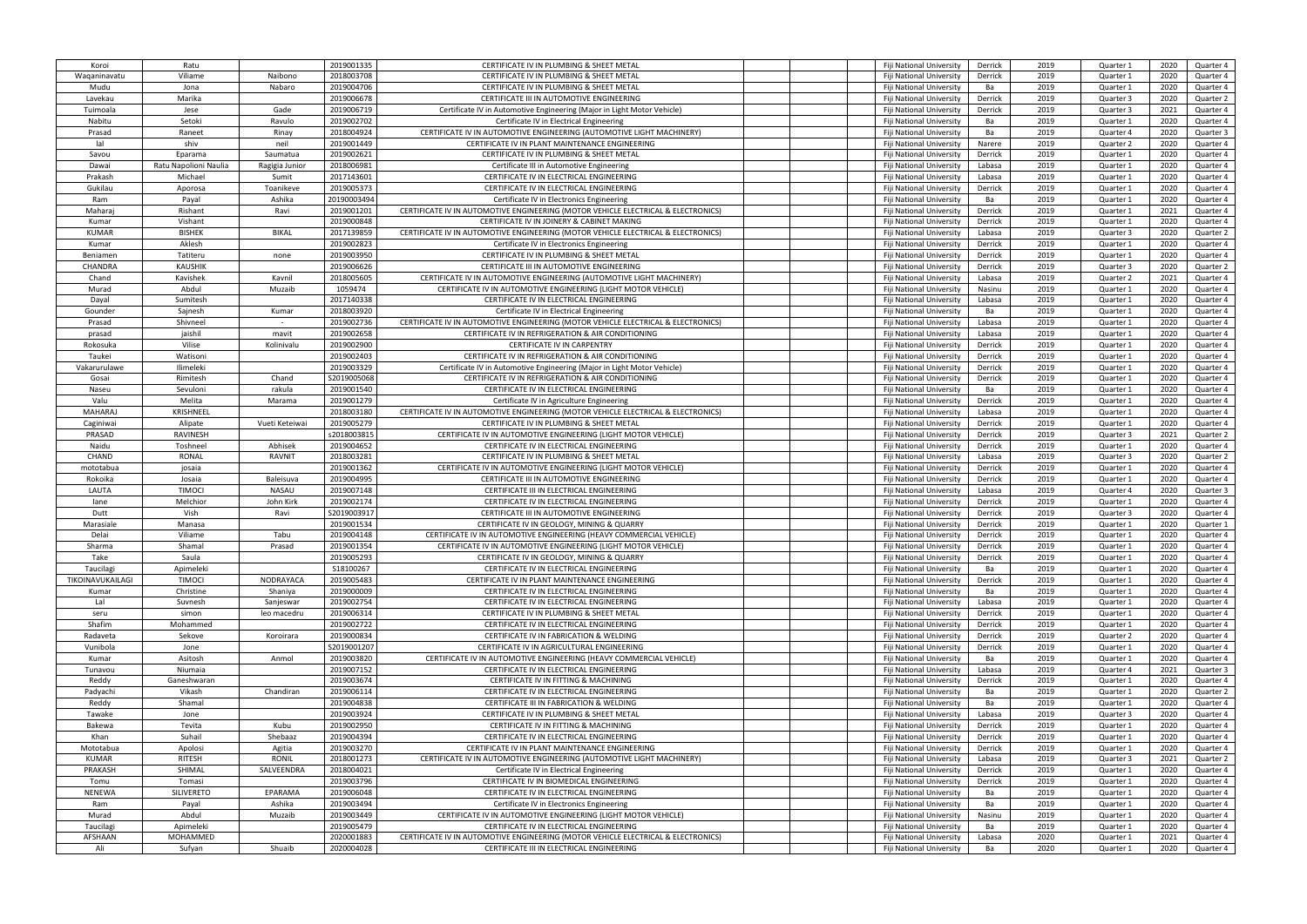| Kubukawa        | Viliame                | Vakarau                 | 2019005569  | CERTIFICATE III IN CARPENTRY                                                           | Fiji National University        | Derrick | 2020 | Quarter 1 | 2020 | Quarter 4 |
|-----------------|------------------------|-------------------------|-------------|----------------------------------------------------------------------------------------|---------------------------------|---------|------|-----------|------|-----------|
| RAJ             | PRAVINESH              |                         | 2020002214  | CERTIFICATE IV IN AUTOMOTIVE ENGINEERING (LIGHT MOTOR VEHICLE)                         | Fiji National Universit         | Labasa  | 2020 | Quarter 1 | 2021 | Quarter 4 |
| PRASAD          | SAINAL                 |                         | 2020003125  | CERTIFICATE III IN FITTING & MACHINING                                                 | Fiji National University        | Derrick | 2020 | Quarter 1 | 2020 | Quarter 4 |
| <b>NAWAAZ</b>   | MOHAMMED               | MUAAWIYAH               | 2020001252  | CERTIFICATE IV IN REFRIGERATION & AIR CONDITIONING                                     | Fiji National University        | Derrick | 2020 | Quarter 1 | 2021 | Quarter 4 |
| PRAKASH         | RANISH                 | <b>BIMLESH</b>          | 2020003485  | CERTIFICATE IV IN PLUMBING & SHEET METAL                                               | Fiji National University        | Ba      | 2020 | Quarter 1 | 2021 | Quarter 4 |
|                 |                        |                         | 2020003466  | CERTIFICATE III IN AUTOMOTIVE ENGINEERING                                              |                                 |         | 2020 |           | 2020 |           |
| <b>SINGH</b>    | Avhishek               |                         |             |                                                                                        | Fiji National University        | Ba      |      | Quarter 1 |      | Quarter 4 |
| ALI             | RAIHAAN                | <b>IMDAD</b>            | 2020000041  | CERTIFICATE IV IN AUTOMOTIVE ENGINEERING (MOTOR VEHICLE ELECTRICAL & ELECTRONICS)      | Fiji National University        | Derrick | 2020 | Quarter 1 | 2021 | Quarter 4 |
| <b>NARAYAN</b>  | <b>AKSHAT</b>          | SHAYAM                  | 2020000938  | Certificate IV in Automotive Engineering (Major in Light Motor Vehicle)                | Fiji National University        | Derrick | 2020 | Quarter 1 | 2021 | Quarter 4 |
| SHARMA          | ASHEEL                 |                         | 2020000960  | CERTIFICATE IV IN REFRIGERATION & AIR CONDITIONING                                     | Fiji National University        | Derrick | 2020 | Quarter 1 | 2021 | Quarter 4 |
| CHAND           | <b>ISHANT</b>          | SHINAN                  |             | CERTIFICATE IV IN REFRIGERATION & AIR CONDITIONING                                     | Fiji National University        | Labasa  | 2020 | Quarter 1 | 2020 | Quarter 4 |
| <b>KUMAR</b>    | SHIVNESH               |                         | 2020002274  | CERTIFICATE IV IN AUTOMOTIVE ENGINEERING (HEAVY COMMERCIAL VEHICLE)                    | Fiji National University        | Derrick | 2020 | Quarter 1 | 2021 | Quarter 4 |
| <b>AZHAAR</b>   | MOHAMMED               | NABEEL                  | 2020000176  | CERTIFICATE IV IN AUTOMOTIVE ENGINEERING (MOTOR VEHICLE ELECTRICAL & ELECTRONICS)      | Fiji National University        | Derrick | 2020 | Quarter 1 | 2020 | Quarter 4 |
| <b>KUMAR</b>    | <b>SHAHIL</b>          |                         | 2020003611  | CERTIFICATE IV IN PLUMBING & SHEET METAL                                               | Fiji National University        | Ba      | 2020 | Quarter 1 | 2021 | Quarter 4 |
| Dean            | Nazeemud               |                         | 2020002432  | Certificate III in Automotive Engineering                                              | Fiji National University        | Labasa  | 2020 | Quarter 1 | 2020 | Quarter 4 |
| <b>REDDY</b>    | <b>MANISH</b>          | NARAYAN                 | 2020004301  | CERTIFICATE IV IN PLANT MAINTENANCE ENGINEERING                                        | Fiji National University        | Derrick | 2020 | Quarter 1 | 2021 | Quarter 4 |
| Lal             |                        | Ronish                  |             |                                                                                        |                                 |         | 2020 |           |      |           |
|                 | Rishal                 |                         | 2020000820  | CERTIFICATE III IN ELECTRICAL ENGINEERING                                              | Fiji National University        | Ba      |      | Quarter 1 | 2020 | Quarter 4 |
| ULUIVITI        | <b>ILISONI</b>         |                         | 2020000932  | CERTIFICATE IV IN ELECTRICAL ENGINEERING                                               | Fiji National University        | Derrick | 2020 | Quarter 1 | 2021 | Quarter 4 |
| <b>NAICKER</b>  | PRAVINESH              |                         | 2020001407  | CERTIFICATE IV IN ELECTRICAL ENGINEERING                                               | Fiji National University        | Labasa  | 2020 | Quarter 1 | 2021 | Quarter 4 |
| <b>GOUNDAR</b>  | <b>DIVNESH</b>         |                         | 2020002276  | CERTIFICATE IV IN AUTOMOTIVE ENGINEERING (LIGHT MOTOR VEHICLE)                         | Fiji National University        | Ba      | 2020 | Quarter 1 | 2021 | Quarter 4 |
| <b>NAIR</b>     | <b>BINESHWAR</b>       |                         | 2020002505  | Certificate III in Electrical Engineering                                              | Fiji National University        | Derrick | 2020 | Quarter 1 | 2020 | Quarter 4 |
| PRASAD          | <b>TALISH</b>          | <b>TANZIR</b>           | 2020000118  | Certificate IV in Electrical Engineering                                               | Fiji National University        | Ba      | 2020 | Quarter 1 | 2021 | Quarter 4 |
| CHAND           | <b>AVISHEK</b>         |                         | 2020001594  | CERTIFICATE IV IN ELECTRICAL ENGINEERING                                               | Fiji National University        | Labasa  | 2020 | Quarter 1 | 2021 | Quarter 4 |
| Khan            | Mohammed               | Muzammil                | 2020004121  | CERTIFICATE III IN ELECTRICAL ENGINEERING                                              | Fiji National University        | Ba      | 2020 | Quarter 1 | 2020 | Quarter 4 |
| DRANILAGILAGI   | <b>TANIELA</b>         | SUCUIGAU                |             | CERTIFICATE IV IN PLUMBING & SHEET METAL                                               | Fiji National University        | Ba      | 2020 | Quarter 1 | 2021 | Quarter 4 |
|                 | Salimoni               | Vue                     | 2020004375  |                                                                                        |                                 |         | 2020 |           | 2020 |           |
| Masara          |                        |                         |             | CERTIFICATE III IN FABRICATION & WELDING                                               | Fiji National University        | Derrick |      | Quarter 1 |      | Quarter 4 |
| VANUA           | SALOME                 | ROKODRAWAQA             | 2020002069  | CERTIFICATE IV IN CARPENTRY                                                            | <b>Fiii National University</b> | Derrick | 2020 | Quarter 1 | 2021 | Quarter 4 |
| Vakalala        | Mary                   | Magdalene               | 2020004201  | Certificate III in Automotive Engineering                                              | Fiji National University        | Derrick | 2020 | Quarter 1 | 2020 | Quarter 4 |
| MANAVURE        | <b>ISIKELI</b>         | <b>VUETI SEVUIKETEI</b> | 2020004563  | Certificate IV in Agriculture Engineering                                              | Fiji National University        | Derrick | 2020 | Quarter 1 | 2021 | Quarter 4 |
| TABUANIMOALA    | SALIMONI               |                         | 2020000942  | CERTIFICATE IV IN CARPENTRY                                                            | Fiji National University        | Derrick | 2020 | Quarter 1 | 2021 | Quarter 4 |
| <b>KUMAR</b>    | ROSNALD                |                         | 2020001649  | CERTIFICATE IV IN AUTOMOTIVE ENGINEERING (HEAVY COMMERCIAL VEHICLE)                    | Fiji National University        | Ba      | 2020 | Quarter 1 | 2021 | Quarter 4 |
| NARAYAN         | RONIT                  | RITIK                   | 2020000043  | Certificate IV in Automotive Engineering (Major in Vehicle Electrical and Electronics) | Fiji National University        | Derrick | 2020 | Quarter 1 | 2020 | Quarter 4 |
| NAUCUKIDI       | <b>KITIONE</b>         | QAQAENAIVALU            | 2020002341  | CERTIFICATE IV IN CARPENTRY                                                            | Fiji National University        | Derrick | 2020 | Quarter 1 | 2021 | Quarter 4 |
| ASHIK           | ABDUL                  |                         | 2020000171  | CERTIFICATE IV IN AUTOMOTIVE ENGINEERING (MOTOR VEHICLE ELECTRICAL & ELECTRONICS)      | Fiji National University        | Derrick | 2020 | Quarter 1 | 2021 | Quarter 4 |
| Gosai           | Sidhand                | rahil                   | 2020001756  | Certificate IV in Plant Maintenance Engineering                                        | Fiji National University        | Derrick | 2020 | Quarter 1 | 2021 | Quarter 4 |
|                 |                        |                         | 2020004010  | <b>CERTIFICATE III IN CARPENTRY</b>                                                    |                                 | Derrick | 2020 |           | 2020 |           |
| KOBAKOBAU       | PAULO                  |                         |             |                                                                                        | Fiji National University        |         |      | Quarter 1 |      | Quarter 4 |
| Chand           | Monal                  | Mohit                   | 2020002043  | Certificate III in Automotive Engineering                                              | Fiji National University        | Ba      | 2020 | Quarter 1 | 2020 | Quarter 4 |
| VALEVESI        | PENAIA                 |                         | 2020004122  | Certificate IV in Automotive Engineering (Major in Light Motor Vehicle)                | Fiji National University        | Labasa  | 2020 | Quarter 1 | 2021 | Quarter 4 |
| SHAH            | MOHAMMED LUKMAAN       |                         | 2020001618  | CERTIFICATE IV IN AUTOMOTIVE ENGINEERING (MOTOR VEHICLE ELECTRICAL & ELECTRONICS)      | Fiji National University        | Derrick | 2020 | Quarter 1 | 2021 | Quarter 4 |
| CABEINAULI      | RAGONELIWA             |                         | 2020001750  | CERTIFICATE IV IN FITTING & MACHINING                                                  | Fiji National University        | Derrick | 2020 | Quarter 1 | 2021 | Quarter 4 |
| <b>KUMAR</b>    | <b>ABISHEKH AVINAY</b> |                         | 2018004881  | CERTIFICATE III IN ELECTRICAL ENGINEERING                                              | Fiji National University        | Ba      | 2020 | Quarter 1 | 2020 | Quarter 4 |
| CHAND           | KUNAL                  | <b>KAUSHIK</b>          | 2020001783  | Certificate IV in Automotive Engineering (Light Motor Vehicle)                         | Fiji National University        | Derrick | 2020 | Quarter 1 | 2021 | Quarter 4 |
| LAL             | SANJEEV                |                         | 2020003114  | CERTIFICATE IV IN ELECTRICAL ENGINEERING                                               | Fiji National University        | Ba      | 2020 | Quarter 1 | 2021 | Quarter 4 |
| <b>RAM</b>      | ABIHSEK                | ANUSHEEL                | 2020001628  | CERTIFICATE IV IN AUTOMOTIVE ENGINEERING (MOTOR VEHICLE ELECTRICAL & ELECTRONICS)      | Fiji National University        | Derrick | 2020 | Quarter 1 | 2021 | Quarter 4 |
| <b>BUKSH</b>    | SAIYAZ                 | <b>SAHIL</b>            | 2020000971  | Certificate IV in Automotive Engineering (Major in Light Motor Vehicle)                | <b>Fiii National University</b> | Derrick | 2020 | Quarter 1 | 2021 | Quarter 4 |
| ALI             | SHAHIL                 | SAIYAD                  | 2020000023  | Certificate IV in Automotive Engineering (Light Motor Vehicle)                         |                                 | Ba      | 2020 | Quarter 1 | 2021 |           |
|                 |                        |                         |             |                                                                                        | Fiji National University        |         |      |           |      | Quarter 4 |
| <b>NAIR</b>     | <b>NISCHAL</b>         |                         | 2020002361  | Certificate IV in Automotive Engineering (Major in Heavy Commercial Vehicle)           | Fiji National University        | Derrick | 2020 | Quarter 1 | 2021 | Quarter 4 |
| <b>KUMAR</b>    | SHAMAL                 | <b>ROHIT</b>            | 2020003997  | Certificate IV in Automotive Engineering (Major in Light Motor Vehicle)                | Fiji National University        | Labasa  | 2020 | Quarter 1 | 2021 | Quarter 4 |
| ALI             | <b>SUHAIB</b>          | MUEEZ                   | 2020002959  | CERTIFICATE III IN AUTOMOTIVE ENGINEERING                                              | Fiji National University        | Ba      | 2020 | Quarter 1 | 2020 | Quarter 4 |
| <b>KARAN</b>    | KARTIK                 |                         | 2020002284  | CERTIFICATE IV IN ELECTRICAL ENGINEERING                                               | Fiji National University        | Labasa  | 2020 | Quarter 1 | 2021 | Quarter 4 |
| ASHRE           | SHANEEL                | SHAMAL                  | s2020001895 | CERTIFICATE IV IN ELECTRICAL ENGINEERING                                               | Fiji National University        | Labasa  | 2020 | Quarter 1 | 2021 | Quarter 4 |
| NARAYAN         | <b>JASHTIN</b>         | PRASHANT                | 2020001875  | Certificate IV in Automotive Engineering (Motor Vehicle Electrical & Electronics)      | Fiji National University        | Labasa  | 2020 | Quarter 1 | 2021 | Quarter 4 |
| DASS            | <b>DIPESH</b>          | <b>VEER</b>             | 2020001073  | CERTIFICATE IV IN REFRIGERATION & AIR CONDITIONING                                     | Fiji National University        | Derrick | 2020 | Quarter 1 | 2021 | Quarter 4 |
| KHAN            | <b>MOHAMMED</b>        | SOHEB                   | 2020000071  | CERTIFICATE IV IN AUTOMOTIVE ENGINEERING (HEAVY COMMERCIAL VEHICLE)                    | Fiji National University        | Derrick | 2020 | Quarter 1 | 2020 | Quarter 4 |
| PRASAD          | KAVISH                 | <b>KRISHNEEL</b>        | 2020004284  | Certificate IV in Automotive Engineering (Light Motor Vehicle)                         | Fiji National University        | Ba      | 2020 | Quarter 1 | 2021 | Quarter 4 |
| LEWASOROSORO    | <b>JOKAVETI</b>        |                         | 2020004740  |                                                                                        |                                 |         |      |           |      |           |
|                 |                        |                         |             | Certificate IV in Agriculture Engineering                                              | Fiji National University        | Derrick | 2020 | Quarter 1 | 2021 | Quarter 4 |
| REDDY           | DAVIKESH               | <b>NISHAL</b>           | 2020003803  | CERTIFICATE IV IN ELECTRICAL ENGINEERING                                               | Fiji National University        | Ba      | 2020 | Quarter 1 | 2021 | Quarter 4 |
| <b>SINGH</b>    | <b>DALION</b>          | AVIE                    | 2020001482  | CERTIFICATE IV IN AUTOMOTIVE ENGINEERING (HEAVY MOBILE PLANT)                          | Fiji National University        | Derrick | 2020 | Quarter 1 | 2021 | Quarter 4 |
| PRASAD          | <b>MELVIN</b>          |                         | 2020004742  | CERTIFICATE IV IN AUTOMOTIVE ENGINEERING (AUTOMOTIVE LIGHT MACHINERY)                  | Fiji National University        | Labasa  | 2020 | Quarter 1 | 2021 | Quarter 4 |
| SINGH           | SHIVNEEL               | RAHUL                   | 2020000112  | CERTIFICATE IV IN REFRIGERATION & AIR CONDITIONING                                     | Fiji National University        | Derrick | 2020 | Quarter 1 | 2021 | Quarter 4 |
| KAMAL           | SHYNAL                 |                         | 2020000051  | Certificate IV in Automotive Engineering (Major in Vehicle Electrical and Electronics) | Fiji National University        | Derrick | 2020 | Quarter 1 | 2020 | Quarter 4 |
| TUINAKAUVADRA   | <b>ERONI</b>           |                         | 2020000009  | Certificate IV in Automotive Engineering (Light Motor Vehicle)                         | Fiji National University        | Derrick | 2020 | Quarter 1 | 2021 | Quarter 4 |
| <b>DUTT</b>     | KRISHAAL               |                         | 2020002743  | Certificate III in Automotive Engineering                                              | Fiji National University        | Ba      | 2020 | Quarter 1 | 2020 | Quarter 4 |
| KHAN            | <b>JEDIDIAH</b>        | <b>ROBERT MARTIN</b>    | 2020004423  | Certificate IV in Plant Maintenance Engineering                                        | Fiji National University        | Derrick | 2020 | Quarter 1 | 2021 | Quarter 4 |
| Latchman        | Shivnesh               | Nand                    | 2020003580  | CERTIFICATE III IN ELECTRICAL ENGINEERING                                              | Fiji National University        | Ba      | 2020 | Quarter 1 | 2020 | Quarter 4 |
| MARAWA          | <b>ILIESA</b>          |                         |             |                                                                                        |                                 |         |      |           |      |           |
|                 |                        |                         | 2020003763  | CERTIFICATE III IN FABRICATION & WELDING                                               | Fiji National University        | Derrick | 2020 | Quarter 1 | 2020 | Quarter 4 |
| Kumar           | Jainesh                |                         | 2020005112  | CERTIFICATE III IN AUTOMOTIVE ENGINEERING                                              | Fiji National University        | Labasa  | 2020 | Quarter 1 | 2020 | Quarter 4 |
| CAWAI           | MERELITA               |                         | 2020003644  | CERTIFICATE III IN PLANT MAINTENANCE ENGINEERING                                       | Fiji National University        | Derrick | 2020 | Quarter 1 | 2020 | Quarter 4 |
| <b>BUREVATU</b> | ULAIASI                |                         | 2020001404  | Certificate IV in Plant Maintenance                                                    | Fiji National University        | Derrick | 2020 | Quarter 1 | 2021 | Quarter 4 |
| CHAND           | KRISHNEEL              | <b>MITLESH</b>          | 2020002844  | CERTIFICATE III IN ELECTRICAL ENGINEERING                                              | Fiji National University        | Labasa  | 2020 | Quarter 1 | 2020 | Quarter 4 |
| CHAND           | <b>ISHANT</b>          | SHINAN                  |             | CERTIFICATE IV IN REFRIGERATION & AIR CONDITIONING                                     | Fiji National University        | Labasa  | 2020 | Quarter 1 | 2020 | Quarter 4 |
| VALENTINE       | <b>CHRISTOPHER</b>     | POESE                   | 2020003928  | CERTIFICATE IV IN AGRICULTURAL ENGINEERING                                             | Fiji National University        | Derrick | 2020 | Quarter 1 | 2021 | Quarter 4 |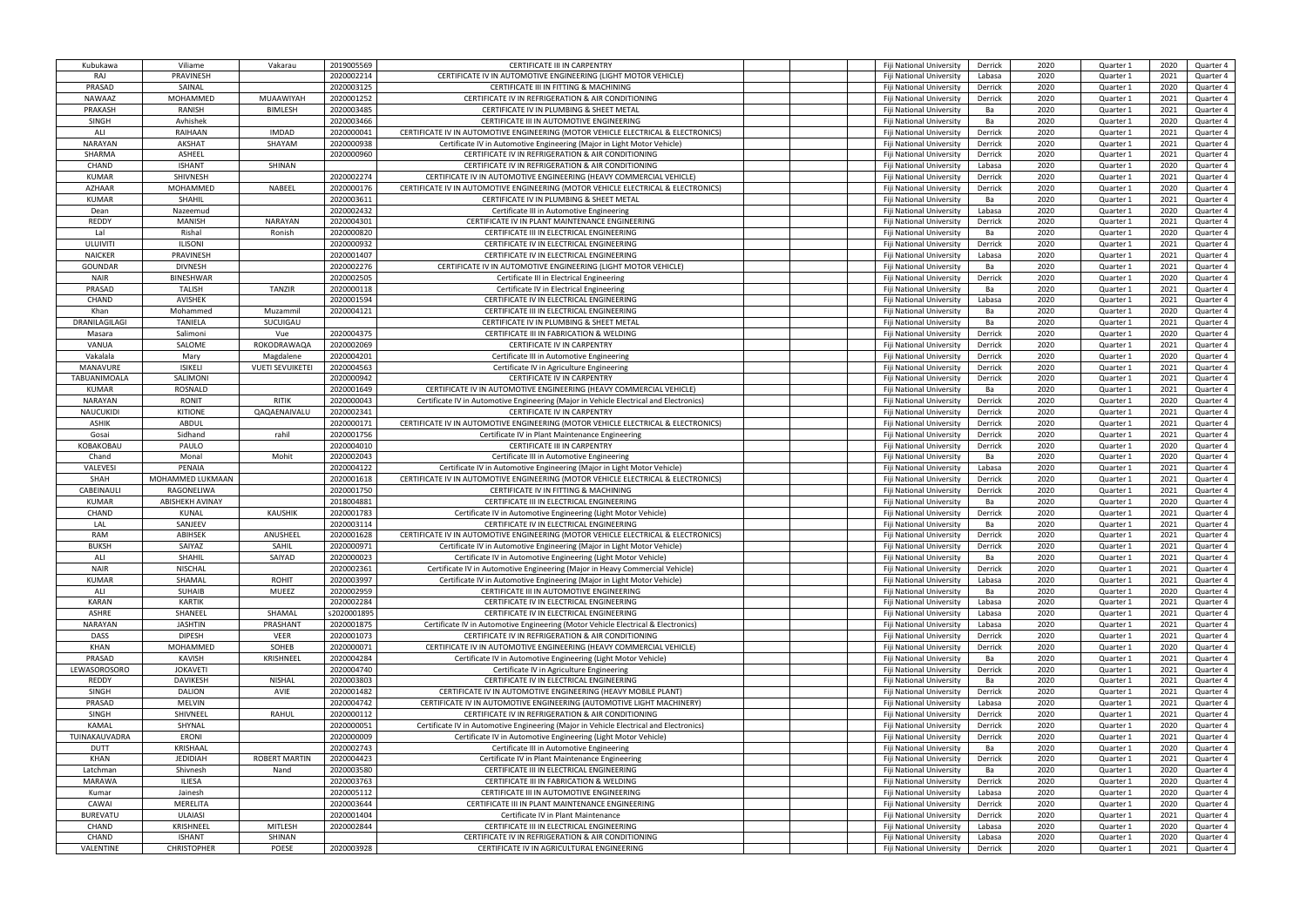| <b>TEMO</b>                  | <b>JOELI</b>           |                      | 2020002231               | Certificate IV in Manufacturing Engineering                                                     | Fiji National University                             | Nasese       | 2020         | Quarter 1              | 2021         | Quarter 4              |
|------------------------------|------------------------|----------------------|--------------------------|-------------------------------------------------------------------------------------------------|------------------------------------------------------|--------------|--------------|------------------------|--------------|------------------------|
| ALI                          | ZIYA                   | ZIYAUL               | 2020001012               | Certificate IV in Electrical Engineering                                                        | Fiji National University                             | Ba           | 2020         | Quarter 1              | 2021         | Quarter 4              |
| Ram                          | Amitesh                | Alvin                | 2020005200               | CERTIFICATE III IN ELECTRICAL ENGINEERING                                                       | Fiji National University                             | Ba           | 2020         | Quarter 1              | 2020         | Quarter 4              |
| <b>KUMAR</b>                 | <b>ROSHIK</b>          | <b>DIRESH</b>        | 2020002026               | CERTIFICATE IV IN JOINERY & CABINET MAKING                                                      | Fiji National University                             | Ba           | 2020         | Quarter 1              | 2021         | Quarter 4              |
| SAUVAKACOLO                  | MILIKA                 | KOROMATEWALE         | 2020004522               | CERTIFICATE IV IN ELECTRONICS ENGINEERING                                                       | Fiji National University                             | Derrick      | 2020         | Quarter 1              | 2021         | Quarter 4              |
| LAL                          | RAVNEEL                | <b>KRISHAN</b>       | 2020004089               | Certificate III in Automotive Engineering                                                       | Fiji National University                             | Derrick      | 2020         | Quarter 1              | 2020         | Quarter 4              |
|                              |                        |                      |                          |                                                                                                 |                                                      |              |              |                        |              |                        |
| <b>MANI</b>                  | KISHEN                 | <b>AIYUSH</b>        | 2020002633               | CERTIFICATE IV IN ELECTRICAL ENGINEERING                                                        | Fiji National University                             | Labasa       | 2020         | Quarter 1              | 2021         | Quarter 4              |
| <b>NAICKER</b>               | ARISH                  | AMITESH              | 2020005156               | Certificate IV in Electrical Engineering                                                        | Fiji National University                             | Labasa       | 2020         | Quarter 1              | 2021         | Quarter 4              |
| ALI                          | AWESS                  |                      | 2020003291               | Certificate IV in Plant Maintenance Engineering                                                 | Fiji National University                             | Derrick      | 2020         | Quarter 1              | 2021         | Quarter 4              |
| PRAKASH                      | SHAHEEL                | SANEEL               | 2018006499               | Certificate IV in Electrical Engineering                                                        | Fiji National University                             | Labasa       | 2020         | Quarter 1              | 2021         | Quarter 4              |
| <b>SINGH</b>                 | <b>JOSHIL</b>          | SHIVNIL              | 2020003737               | Certificate IV in Electrical Engineering                                                        | Fiji National University                             | Derrick      | 2020         | Quarter 1              | 2021         | Quarter 4              |
| <b>NAIDU</b>                 | <b>VENESH</b>          |                      | 2020000174               | CERTIFICATE IV IN AUTOMOTIVE ENGINEERING (HEAVY COMMERCIAL VEHICLE)                             | Fiji National University                             | Ba           | 2020         | Quarter 1              | 2021         | Quarter 4              |
| PRASAD                       | JASNEEL                |                      | 2020000167               | CERTIFICATE IV IN AUTOMOTIVE ENGINEERING (HEAVY COMMERCIAL VEHICLE)                             | Fiji National University                             | Ba           | 2020         | Quarter 1              | 2021         | Quarter 4              |
| LAL                          | RAHUL                  | RAKSHAY              | 2020002649               | Certificate IV in Automotive Engineering (Major in Light Motor Vehicle)                         | Fiji National University                             | Labasa       | 2020         | Quarter 1              | 2021         | Quarter 4              |
| Divukidonu                   | Maria                  |                      | 2020004845               | CERTIFICATE III IN AUTOMOTIVE ENGINEERING                                                       | Fiji National University                             | Labasa       | 2020         | Quarter 1              | 2020         | Quarter 4              |
| <b>NAIR</b>                  | <b>SHIVNEET</b>        | SALVIN               | s2020002126              | CERTIFICATE IV IN REFRIGERATION & AIR CONDITIONING                                              | Fiji National University                             | Derrick      | 2020         | Quarter 1              | 2021         | Quarter 4              |
| <b>KUMAR</b>                 | <b>NEHA</b>            | <b>NAMITA</b>        | 2020004512               | Certificate IV in Electrical Engineering                                                        | Fiji National University                             | Derrick      | 2020         | Quarter 1              | 2021         | Quarter 4              |
| Turagadamudamu               | Laisenia               |                      | 2020003007               | <b>CERTIFICATE III IN CARPENTRY</b>                                                             | Fiji National University                             | Labasa       | 2020         | Quarter 1              | 2020         | Quarter 4              |
| <b>MASILOMANI</b>            | <b>ROBERT</b>          | <b>GEORGE</b>        | 2020004330               | CERTIFICATE III IN ELECTRICAL ENGINEERING                                                       | Fiji National University                             | Labasa       | 2020         | Quarter 1              | 2020         | Quarter 4              |
|                              |                        |                      |                          |                                                                                                 |                                                      |              |              |                        |              |                        |
| SAHID                        | MOHAMMED               | SAIYAZ               | 2020005225               | CERTIFICATE III IN ELECTRICAL ENGINEERING                                                       | Fiji National University                             | Labasa       | 2020         | Quarter 1              | 2020         | Quarter 4              |
| RAMAN                        | SHAHIL                 | <b>ASHNIL</b>        | 2020000085               | CERTIFICATE IV IN AUTOMOTIVE ENGINEERING (HEAVY COMMERCIAL VEHICLE)                             | Fiji National University                             | Derrick      | 2020         | Quarter 1              | 2021         | Quarter 4              |
| <b>NARAYAN</b>               | <b>NIKIL</b>           |                      | 2020003165               | Certificate IV in Electrical Engineering                                                        | <b>Fiii National University</b>                      | Labasa       | 2020         | Quarter 1              | 2021         | Quarter 4              |
| SHARMA                       | SHALEN                 |                      | 2020003652               | CERTIFICATE IV IN ELECTRICAL ENGINEERING                                                        | Fiji National University                             | Derrick      | 2020         | Quarter 1              | 2021         | Quarter 4              |
| TUINAKAUVADRA                | <b>ERONI</b>           |                      | 2020000009               | Certificate IV in Automotive Engineering (Light Motor Vehicle)                                  | Fiji National University                             | Derrick      | 2020         | Quarter 1              | 2021         | Quarter 4              |
| <b>NAVUDA</b>                | <b>JOVILISI</b>        | <b>BATILADA</b>      | 2020004622               | CERTIFICATE IV IN FITTING & MACHINING                                                           | Fiji National University                             | Derrick      | 2020         | Quarter 1              | 2021         | Quarter 4              |
| Prasad                       | Sandeep                |                      | S2019004429              | CERTIFICATE IV IN ELECTRICAL ENGINEERING                                                        | Fiji National University                             | Ba           | 2020         | Quarter 1              | 2021         | Quarter 4              |
| Prasad                       | Kushaal                | Sumit                | 2020002297               | CERTIFICATE IV IN REFRIGERATION & AIR CONDITIONING                                              | Fiji National University                             | Labasa       | 2020         | Quarter 1              | 2022         | Quarter 4              |
| Ali                          | Shameel                | Assif                | 2020004454               | CERTIFICATE III IN ELECTRICAL ENGINEERING                                                       | Fiji National University                             | Ba           | 2020         | Quarter 1              | 2020         | Quarter 4              |
| <b>JUNIOR</b>                | <b>MANASA</b>          | ROKOTUIVUNA          | 2020003826               | CERTIFICATE IV IN ELECTRICAL ENGINEERING                                                        | Fiji National University                             | Derrick      | 2020         | Quarter 1              | 2021         | Quarter 4              |
| <b>FINAU</b>                 | MERESIMANI             |                      | 2020004953               | CERTIFICATE IV IN PLANT MAINTENANCE ENGINEERING                                                 | Fiji National University                             | Derrick      | 2020         | Quarter 1              | 2021         | Quarter 4              |
|                              |                        |                      |                          |                                                                                                 |                                                      |              |              |                        |              |                        |
| Naidu                        | Harsh                  |                      | 2020002927               | CERTIFICATE III IN AUTOMOTIVE ENGINEERING                                                       | Fiji National University                             | Ba           | 2020         | Quarter 1              | 2020         | Quarter 4              |
| DRANILAGILAGI                | <b>TANIELA</b>         | SUCUIGAU             | 2020003541               | CERTIFICATE IV IN PLUMBING & SHEET METAL                                                        | Fiji National University                             | Ba           | 2020         | Quarter 1              | 2021         | Quarter 4              |
| VALAMAISOLOMONE              | <b>TIKOTANI</b>        | <b>WINCHESTER</b>    | S2020001841              | CERTIFICATE IV IN PLANT MAINTENANCE ENGINEERING                                                 | Fiji National University                             | Derrick      | 2020         | Quarter 1              | 2021         | Quarter 4              |
| <b>BULA</b>                  | PENIJAMINI             |                      | 2020004288               | CERTIFICATE IV IN AUTOMOTIVE ENGINEERING (LIGHT MOTOR VEHICLE)                                  | Fiji National University                             | Labasa       | 2020         | Quarter 1              | 2021         | Quarter 4              |
| NAIVALU                      | SANAILA                | <b>DAKAI</b>         | 2020004445               | CERTIFICATE IV IN CARPENTRY                                                                     | Fiji National University                             | Derrick      | 2020         | Quarter 1              | 2021         | Quarter 4              |
| KELEKELEIVALU                | <b>RATU SIKELI</b>     |                      | 2020004636               | Certificate IV in Automotive Engineering (Light Motor Vehicle)                                  | Fiji National University                             | Derrick      | 2020         |                        | 2021         | Quarter 4              |
|                              |                        |                      |                          |                                                                                                 |                                                      |              |              | Quarter 1              |              |                        |
| SAMI                         | SHELVINDRA             |                      | 2020002594               | CERTIFICATE IV IN AUTOMOTIVE ENGINEERING (HEAVY COMMERCIAL VEHICLE)                             | Fiji National University                             | Labasa       | 2020         | Quarter 1              | 2021         | Quarter 4              |
| <b>SINGH</b>                 | SHIWAM                 | SHIWAAN              |                          | CERTIFICATE IV IN REFRIGERATION & AIR CONDITIONING                                              |                                                      | Derrick      |              |                        |              |                        |
|                              |                        |                      | 2020001956               |                                                                                                 | Fiji National University                             |              | 2020         | Quarter 1              | 2021         | Quarter 4              |
| EBENEZAR                     | <b>ILAISA</b>          |                      | S2020003773              | CERTIFICATE III IN ELECTRICAL ENGINEERING                                                       | Fiji National University                             | Derrick      | 2020         | Quarter 1              | 2020         | Quarter 4              |
| CHAND                        | <b>MITLESH</b>         |                      | 2020000215               | CERTIFICATE IV IN REFRIGERATION & AIR CONDITIONING                                              | Fiji National University                             | Labasa       | 2020         | Quarter 1              | 2021         | Quarter 4              |
| <b>TULELE</b>                | SAMU                   | NAINA                | S2019003656              | CERTIFICATE IV IN AUTOMOTIVE ENGINEERING (HEAVY MOBILE PLANT)                                   | Fiji National University                             | Derrick      | 2020         | Quarter 1              | 2020         | Quarter 4              |
| <b>MAMAO</b>                 | <b>JORDAN</b>          | <b>RODNEY</b>        | 2020003887               | CERTIFICATE III IN FABRICATION & WELDING                                                        | Fiji National University                             | Ba           | 2020         | Quarter 1              | 2020         | Quarter 4              |
| ALI                          | SUFYAAN                | <b>NAUSHAD</b>       | 2020001829               | CERTIFICATE IV IN ELECTRONICS ENGINEERING                                                       | Fiji National University                             | Derrick      | 2020         | Quarter 1              | 2020         | Quarter 4              |
| Rewin                        | Joshua                 |                      | 2020004663               | CERTIFICATE III IN AGRICULTURAL ENGINEERING                                                     | Fiji National University                             | Derrick      | 2020         | Quarter 1              | 2020         | Quarter 4              |
| <b>ROIROI</b>                | <b>JOSEVA</b>          | DELANA               | 2020001123               | CERTIFICATE III IN AGRICULTURAL ENGINEERING                                                     | Fiji National University                             | Ba           | 2020         | Quarter 1              | 2020         | Quarter 4              |
| <b>MOULONGO</b>              | <b>TANIELA</b>         | PAUL                 | 2020002140               | Certificate IV in Electrical Engineering                                                        | Fiji National University                             | Derrick      | 2020         | Quarter 1              | 2021         | Quarter 4              |
| CHAND                        | <b>ISHANT</b>          | SHINAN               | 2020001782               | CERTIFICATE IV IN REFRIGERATION & AIR CONDITIONING                                              | Fiji National University                             | Labasa       | 2020         | Quarter 1              | 2020         | Quarter 4              |
| SOGA                         | SEMI                   | RAIQEU               | 2020000156               | CERTIFICATE IV IN AUTOMOTIVE ENGINEERING (HEAVY COMMERCIAL VEHICLE)                             | Fiji National University                             | Ba           | 2020         | Quarter 1              | 2021         | Quarter 4              |
| <b>RISWAN</b>                | MOHAMMED               | SHAHIL               | 2020005202               | CERTIFICATE IV IN REFRIGERATION & AIR CONDITIONING                                              | Fiji National University                             | Derrick      | 2020         | Quarter 1              | 2021         | Quarter 4              |
| GOSAI                        | ARRON                  | AVINESH              | 2020004937               | Certificate III in Automotive Engineering                                                       | Fiji National University                             | Ba           | 2020         | Quarter 1              | 2020         | Quarter 4              |
| <b>TAWAKE</b>                | LAISIASA               |                      | 2020001540               | CERTIFICATE IV IN AUTOMOTIVE ENGINEERING (HEAVY COMMERCIAL VEHICLE)                             | Fiji National University                             | Derrick      | 2020         | Quarter 1              | 2021         | Quarter 4              |
| MATANAQAQA                   | SANAILA                |                      | 2020003380               | CERTIFICATE IV IN PLUMBING & SHEET METAL                                                        | Fiji National University                             | Derrick      | 2020         | Quarter 1              | 2021         | Quarter 4              |
|                              |                        |                      |                          |                                                                                                 |                                                      |              |              |                        |              |                        |
| VANIQI                       | MARIA                  | <b>MAKERETA FONG</b> | 2017144837               | CERTIFICATE III IN AUTOMOTIVE ENGINEERING                                                       | Fiji National University                             | Labasa       | 2020         | Quarter 1              | 2020         | Quarter 4              |
| SINGH                        | AMIT                   | ADIP                 | 2020002194               | CERTIFICATE III IN AUTOMOTIVE ENGINEERING                                                       | Fiji National University                             | Labasa       | 2020         | Quarter 1              | 2020         | Quarter 4              |
| Vakasilimi                   | Maoli                  |                      | 2020004989               | CERTIFICATE III IN AUTOMOTIVE ENGINEERING                                                       | Fiji National University                             | Derrick      | 2020         | Quarter 1              | 2020         | Quarter 4              |
| NAULUMATUA                   | <b>RATU EMOSI</b>      | MALANACAGI           | 2020004470               | CERTIFICATE III IN CARPENTRY                                                                    | Fiji National University                             | Derrick      | 2020         | Quarter 1              | 2020         | Quarter 4              |
| PRASAD                       | ANIKET                 | <b>BANS</b>          | 2020000145               | Certificate IV in Automotive Engineering (Motor Vehicle Electrical & Electronics)               | Fiji National University                             | Derrick      | 2020         | Quarter 1              | 2021         | Quarter 4              |
| Caginivalu                   | Mikaele                |                      | 2020005338               | CERTIFICATE IV IN AUTOMOTIVE ENGINEERING (AUTOMOTIVE LIGHT MACHINERY)                           | Fiji National University                             | Derrick      | 2020         | Quarter 1              | 2021         | Quarter 4              |
| <b>NAIMATA</b>               | ROMULO                 | <b>QIOKATA</b>       | 2020001225               | Certificate IV in Electronics Engineering                                                       | Fiji National University                             | Derrick      | 2020         | Quarter 1              | 2021         | Quarter 4              |
| Muriwaga                     | Ruvina                 |                      | 2020004981               | CERTIFICATE III IN AUTOMOTIVE ENGINEERING                                                       | Fiji National University                             | Derrick      | 2020         | Quarter 1              | 2020         | Quarter 4              |
| CHANDRA                      | <b>RISHA</b>           | <b>KRISHTEEN</b>     | 2020002674               | Certificate IV in Biomedical Engineering                                                        | Fiji National University                             | Derrick      | 2020         | Quarter 1              | 2021         | Quarter 4              |
| Kumar                        | Krishneel              | Krishan              | 2019004191               | CERTIFICATE IV IN PLUMBING & SHEET METAL                                                        | Fiji National University                             | Derrick      | 2020         | Quarter 1              | 2021         | Quarter 4              |
| Duaibe                       | Timoci                 | Paulo                | 2020001592               | CERTIFICATE III IN FABRICATION & WELDING                                                        | Fiji National University                             | Ba           | 2020         | Quarter 1              | 2020         | Quarter 4              |
| Prasad                       | Vinal                  |                      | 2020004744               | CERTIFICATE III IN AUTOMOTIVE ENGINEERING                                                       | Fiji National University                             | Labasa       | 2020         | Quarter 1              | 2020         | Quarter 4              |
| TOUTOU                       | JONI                   | <b>VEIVUETI</b>      | 2020003669               | CERTIFICATE IV IN AGRICULTURAL ENGINEERING                                                      | Fiji National University                             | Derrick      | 2020         | Quarter 1              | 2021         | Quarter 4              |
|                              |                        |                      |                          |                                                                                                 |                                                      |              |              |                        |              |                        |
| <b>BULITAVU</b>              | SAKEASI                | RAMUDRO              | 2020005377               | CERTIFICATE III IN ELECTRICAL ENGINEERING                                                       | Fiji National University                             | Labasa       | 2020         | Quarter 1              | 2020         | Quarter 4              |
| <b>KUMAR</b>                 | <b>MOSHEEL</b>         | <b>MONEEL</b>        | 2020003099               | Certificate IV in Electrical Engineering                                                        | Fiji National University                             | Ba           | 2020         | Quarter 1              | 2021         | Quarter 4              |
| sami                         | shivneel               |                      | 2020002442               | CERTIFICATE III IN AUTOMOTIVE ENGINEERING                                                       | Fiji National University                             | Labasa       | 2020         | Quarter 1              | 2020         | Quarter 4              |
| <b>KRISHNA</b>               | SHAMAL                 |                      | 2020001695               | Certificate IV in Automotive Engineering (Motor Vehicle Electrical & Electronics)               | Fiji National University                             | Derrick      | 2020         | Quarter 1              | 2021         | Quarter 2              |
| <b>NAIDU</b><br>Boseniyasana | <b>RAHIL</b><br>Etonia | KRISHNA              | 2020004020<br>2020004251 | CERTIFICATE III IN AUTOMOTIVE ENGINEERING<br>CERTIFICATE IV IN REFRIGERATION & AIR CONDITIONING | Fiji National University<br>Fiji National University | Ba<br>Labasa | 2020<br>2020 | Quarter 1<br>Quarter 1 | 2020<br>2021 | Quarter 4<br>Quarter 4 |